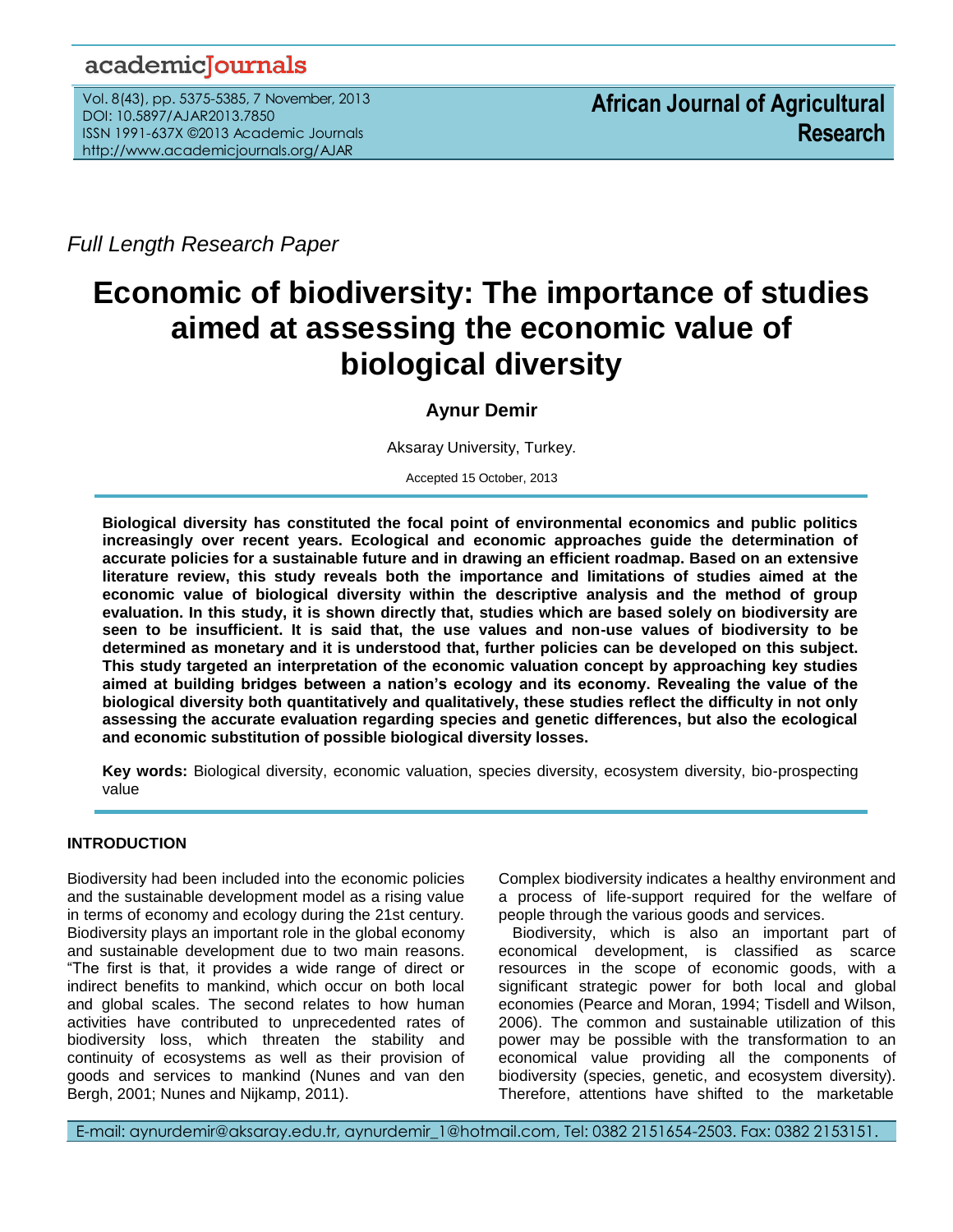

**Figure 1.** Methodological approach for valuation of biodiversity (Adopted from De Grood et al., 2002).

goods and services directly provided from both local and global biodiversity together with the analysis and evaluation that highlights the negative economic value of biodiversity loss.

The economic valuation studies which are based on an entirely human-centered approach take into account direct and indirect values of the production, consumption and unused values of biodiversity and they provide an opportunity to determine the monetary value on the basis **way**, gradually decreasing biodive of income to the mentioned values restricted (Costanza et al., 1997; Nunes et al., 2003; Saunders et al., 2006; De Groot et al., 2012). This economic valuation allows for a monetary evaluation of the value of biodiversity on the basis of revenue (Freeman, 2003; L'Opez, 2008). The determination of use and non-use values of biodiversity employs economical value techniques such as the market analysis, the production function, the hedonic pricing, travel cost and the conditional valuation (Figure 1) (De Groot et al., 2002; Hoffman, 2011).

Research carried out on the determination of an economic value contribute to identifying the role of biodiversity on ecological and economic systems, providing a way to follow the negative impacts on species, ecosystems and related goods and service losses. Within an ecosystem the extinction of a species has a direct affect on many other species and breaks down the previously existing balance (Xepapadeas,

2010). As a result of this, it has been observed that, certain key functions within the ecosystem are not fulfilled both inside and outside the system, together with the arrival of new species. It is highly unlikely the incoming species will continue to fulfil the exact functions performed by the now extinct species, leading to a breakdown within the ecosystem and possible habitat loss (Tisdell et al., 2006, 2007; Nunes et al., 2006). In this way, gradually decreasing biodiversity that has material, moral and functional values will disrupt the balance of nature and at the same time causing economical losses and the further extinction of some sectors. Furthermore, these economic valuation studies have a significant role in the conservation of biodiversity, through increased monitoring and the subsequent creation of necessary policies.

Historically, the bulk of research into biodiversity has been limited to species determination, identification and characterization, classification studies. Only recently this research turned towards highlighting the potential economic value of biodiversity. In recent years, research focus has been directed towards the transformation to the economic value of biodiversity by biologists,<br>environmentalists and economists. This research environmentalists and economists. stresses that, to transform the natural world and its biodiversity with all its components to a purely economic value, it must be supported by a multidisciplinary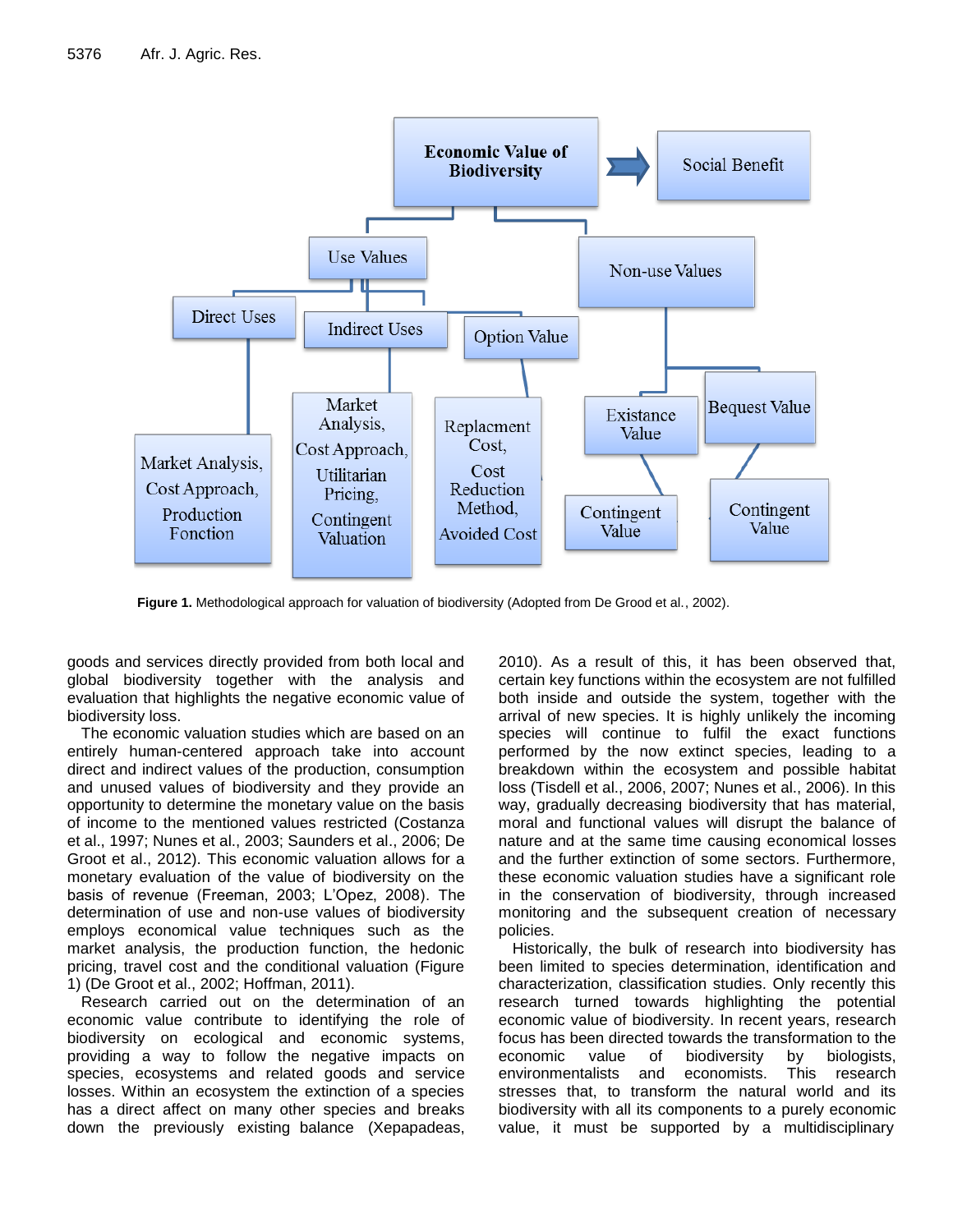approach, while taken into consideration conservation and sustainable use. Under these conditions, it is seen that, economic valuation studies have become increasingly important for developing countries which have a rich biodiversity. Such approaches underline the relevance of policies all set to be transformed to the economical value of biological scarce resources. Therefore, stricter implementation of both local and international economic policies must be maintained to ensure the sustainable use of biologically scarce resources and the conservation of a regions biodiversity for future generations.

In this context, this research has analysed and displayed some key economic valuation studies emphasizing the importance of biodiversity with qualitative and quantitative sizes. It is clear that, the paucity of economic valuation studies plays a limited role in the determination of the direct and indirect using value of biodiversity, in the determination of the goods and services real value is offered by ecosystems and in the market analyses. It is important that, the expression of total economic value of biodiversity remains stable through the use of various economic valuation techniques and can thus, be employed in the development of applicable economic policies. This research is necessary in highlighting where there is a lack of relevant data and what manner of economic valuation studies have been done so far. It therefore targets which areas and in which sectors the valuation of biodiversity is significant.

Additionally, this research paper focuses on the analysis of biodiversity rather than merely natural resources, whilst looking into the use of experimental studies and the implementable evaluation methods and analysis the role played by recent biodiversity policy and the management of biodiversity indicators and the value information. In this sense, this research will help to resolve this relative dearth of valuations within biodiversity studies. It is noted that, certain measures be taken to allow for the understanding of the economic importance of biodiversity and overcoming of this limited situation.

#### **METHOD**

This research is based on an extensive literature evaluation. Some published data were collected through the internet from between 1992 to 2012. The compiled literature was evaluated systematically and analytically and classified according to several factors, namely goods and service functions of biodiversity, value categories, economic valuation methods, the author and year of study, species, etc. In the evaluation studies a systematic elimination between the similar and consecutive studies was performed.

The data set obtained was interpreted using "group evaluation and descriptive analysis methods". These value categories are used in the measurement of economic value of the provided benefit from biodiversity.

(i) The studies that were evaluated according to ecosystem functions to the biodiversity; the studies were evaluated regarding

ecosystem functions and services

(ii) The studies relating to genetic diversity and bio-prospecting

(iii) The sample research describing biodiversity and the species protection; research evaluated a single species in the fauna and flora diversity

(iv) The sample studies that evaluated the protection of natural habitat and many species

The identified value categories are shown in tables. These value categories are interpreted and discussed analytically and systematically in accordance with the results and conclusions subsequently reached.

#### **FINDINGS AND DISCUSSION**

Data related to the findings obtained from the group assessment and descriptive analyses, based on the literature review, are shown in tables under main titles. Further results were obtained through discussion.

#### **Measurement of economic value of the provided benefit from biodiversity**

#### *Studies and methodologies that were evaluated according to ecosystem functions*

Within existing economic valuation studies, it is unclear whether the focus is towards ecosystems and natural sources, and if they refer to biodiversity subjects or not. This is primarily due to the fact that, biodiversity is often associated with complex ecosystem functions and processes and how these can be linked to human welfare. Giving an economic valuation to biodiversity has proven to be a very difficult issue. Modelling and economic analysis of biodiversity comprehends the information and indicators of relations between the dynamics of ecosystems and the human economic activities. Therefore, there is a socio-economic relationship with the geographical differentiation of the economic valuation studies in biodiversity which further complicates implementation. As a result, "the source evaluation" and "the biodiversity evaluation" have been misused and this situation has led to paucity in research on the economic value of biodiversity.

According to the data gleaned from the literature, biodiversity creates various value categories within the ecosystem, including the regulation and production of habitats and formation function (Table 1). While the regulation and habitat value categories constitute indirect using values, the production and information function are direct use values. Likewise, while such ecosystem functions as a gas regulation, climate regulation, water reserve, soil control, and biological control constitute indirect use values. Value functions such as nutritional value, value for use as raw material, genetic and medical resource value and aesthetic value constitute the indirect using values. Both direct and indirect using values of ecosystem functions are evaluated through various approaches, including abstention cost, production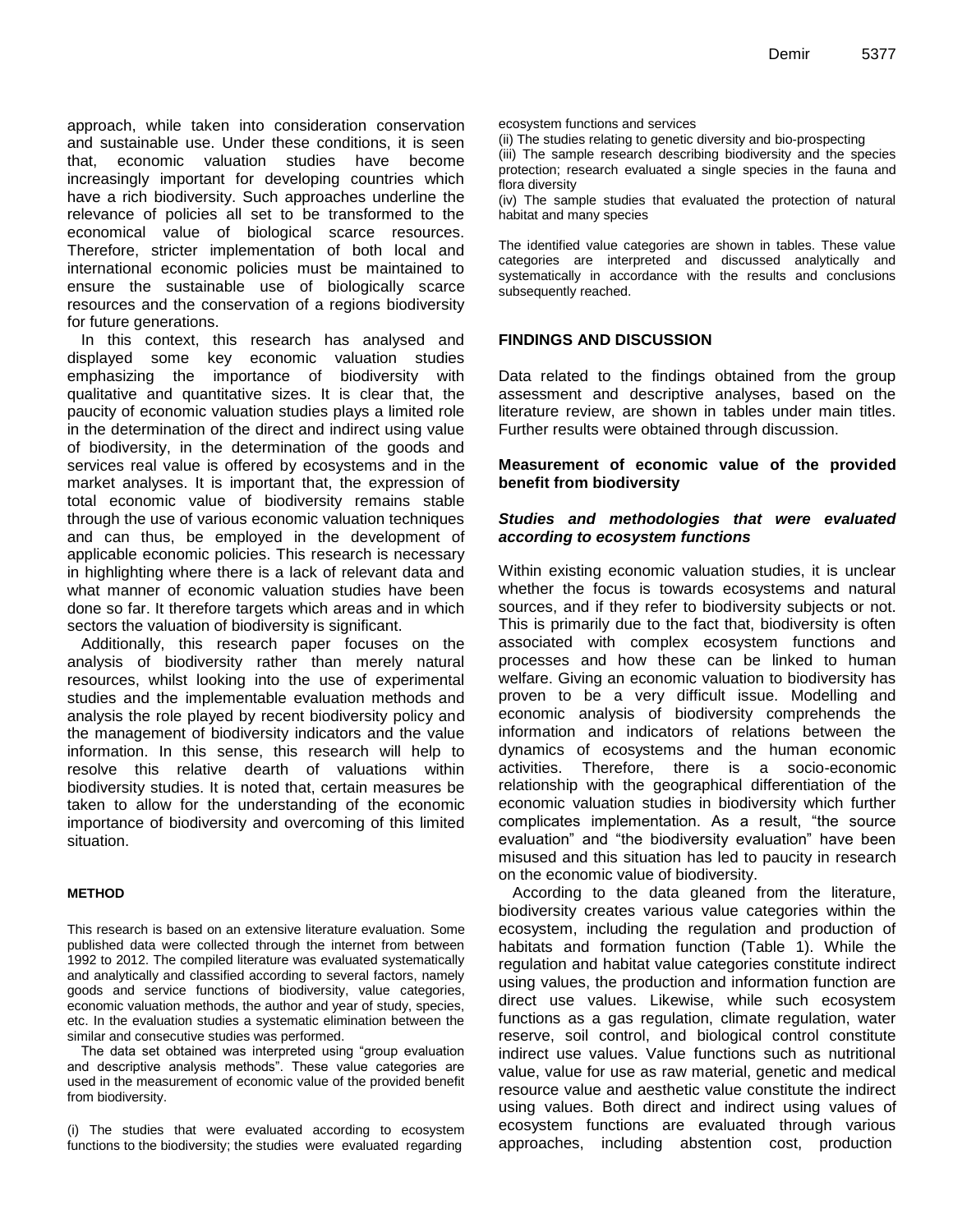| S/N            | <b>Ecosystem function</b>            | <b>Economic</b><br>value \$/ha/year | Analysis method<br>that was used | <b>Values</b>                              | <b>Possible methods</b> |
|----------------|--------------------------------------|-------------------------------------|----------------------------------|--------------------------------------------|-------------------------|
|                | <b>Regulation function</b>           |                                     |                                  |                                            |                         |
| $\mathbf{1}$   | Gas regulation                       | 7-265                               | AC                               | Indirect use                               | RC/CV/GV/FI             |
| $\overline{c}$ | Climate regulation                   | 88-223                              | AC                               | Indirect use                               | RC/CV/GV/FI             |
| 3              | Disruption value                     | 2-7240                              | AC/RC                            | Indirect use                               | FI/HP/GV                |
| 4              | Water regulation                     | 2-5445                              | PD /AC/FI                        | Indirect use                               | RC/HP/GV                |
| 5              | Water reserve                        | 3-7600                              | PD/RC                            | Indirect use                               | AC/FI/TC/HP/CV          |
| 6              | Soil conservation                    | 29-243                              | AC/RC                            | Indirect use                               | FI/HP/CV/GV             |
| $\overline{7}$ | Soil composition                     | $1 - 10$                            | AC                               | Indirect use                               | RC/FI/CV/GV             |
| 8              | Nutritional cycle                    | 87-21100                            | <b>RC</b>                        | Indirect use                               | AC/FI/CV/GV             |
| 9              | Waste control                        | 58-6696                             | RC/CV                            | Indirect use                               | AC/FI/HP/GV             |
| 10             | Pollination                          | 14-25                               | RC/FI                            | Indirect use                               | DM/CV/GV                |
| 11             | <b>Biological control</b>            | 142-195                             | RC/FI                            | Indirect use                               | AC/CV/GV                |
|                | <b>Habitat function</b>              |                                     |                                  |                                            |                         |
| 12             | Shelter function                     | 3-1523                              | PD/CV                            | Indirect use, existence value              | RC/FI/HP/GV             |
| 13             | <b>Breeding function</b>             | 142-195                             | PD                               | Indirect use                               | AC/RC/FI/HP/CV          |
|                | <b>Production function</b>           |                                     |                                  |                                            |                         |
| 14             | <b>Nutritional value</b>             | 6-2761                              | PD/FI/CV                         | Direct consump./option_value               | RC/GV                   |
| 15             | Raw material value                   | 6-1014                              | PD/FI/CV                         | Direct consump/option value                | RC/GV                   |
| 16             | Genetic resource value               | $6 - 112$                           | PD/FI                            | Direct consump/option value                | RC/CV/GV                |
| 17             | Medical value                        | 203-3248                            | PD/FI                            | Direct consump/option value                | AC/RC/CV/GV             |
| 18             | Decorative value                     | $3 - 145$                           | PD/FI                            | Direct consumptive use                     | RC/TC/CV/GV             |
|                | <b>Information function</b>          |                                     |                                  |                                            |                         |
| 19             | Aesthetic information<br>function    | 7-1760                              | HP                               | Direct non-consump use,<br>existence value | RC/TC/CV/GV             |
| 20             | Recreation and<br>tourism value      | 3-6000                              | PD/FI/TC/HP                      | Direct non-consump use,<br>existence value | <b>RC</b>               |
| 21             | Cultural and artistic<br>value       | $^{+++}$                            | <b>CV</b>                        | Direct non-consump use                     | DMP/FI/TC/HP/GV         |
| 22             | Moral and historical<br>value        | $1 - 25$                            | <b>CV</b>                        | Direct non-consump use,<br>existence value | <b>TC/HP/GV</b>         |
| 23             | Value of use in<br>science/education | $^{+++}$                            | <b>CV</b>                        | Direct non-consump use                     | FI/TC/CV/GV             |

**Table 1.** Relationship between value functions of biodiversity, value and valuation techniques (Costanzabet al., 1997; White et al., 2004; Nunes and Schokkaert, 2003; De Groot et al., 2002, 2010a,b, 2012).

DMP, Direct market pricing; FI/PF, factor income/production function; AC, avoided cost; RC, replacement cost; HP, hedonic pricing, TC, travel cost; CV, contingent valuation; GV, group valuation.

function, substitution function, travel cost, conditional valuation, and group assessment. As seen in Table 1, the quality of the ecosystem, the goods and service function and whether ecosystem services have direct market value are important factors in determining the method to be used in valuation.

One of the earliest studies to address biodiversity according to the value functions of the ecosystem is the study conducted by Costanza et al. (1997). Costanza et al. (1997) estimated the total value of 23 ecological functions to be \$33 trillion/year for 17 ecosystems and 16 biomes through the use of various valuation techniques. It was estimated in the research conducted that, the value of the contribution of biodiversity to the nutritional cycle was \$87 to 21,100/ha/year within the regulation function and it was foreseen the most important value element was medical resource value within the production function value category, which was 203 to \$3,248/ha/year (Table 1). This shows that, species and genetic diversity constitutes a significantly potential value in terms of biodiversity. In addition, the value of recreation and eco-tourism, which are important value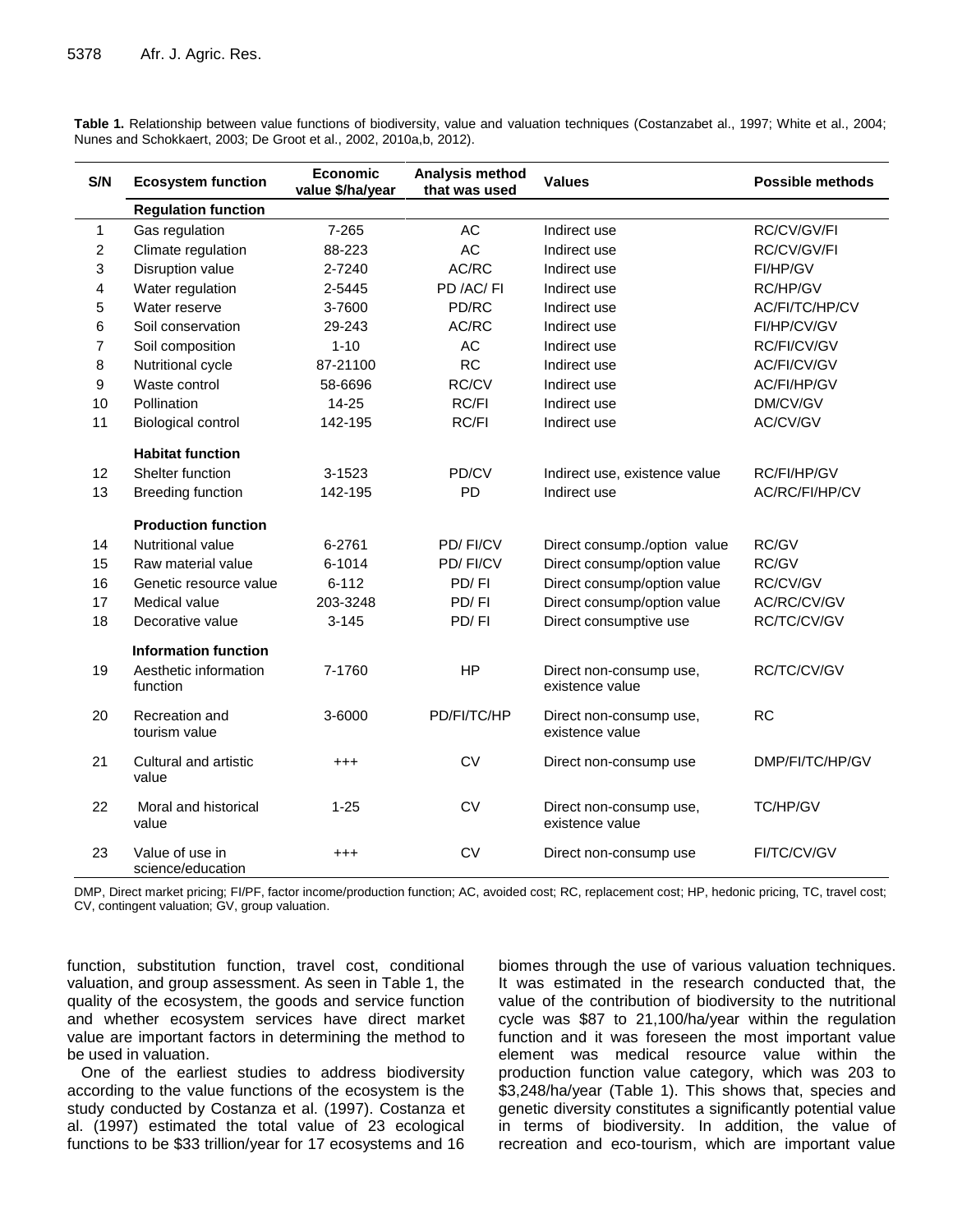**Table 2.** Ecosystem functions and service valuation.

| Author                         | Value category                              | <b>Study</b>                                                            | Value (\$)                                   |
|--------------------------------|---------------------------------------------|-------------------------------------------------------------------------|----------------------------------------------|
| Crossman and Bryan<br>(2009)   | Carbon regulation                           | 15.8 million-ha study area<br>agricultural areas of South<br>Australia. | \$6-120/ha/year                              |
| Crossman et al. (2011)         | Recreation and amenity<br>value             | Australia                                                               | \$1.5-10.2 /ha/year                          |
| Mullan and Kontoleon<br>(2008) | Multiple Watershed<br>services              |                                                                         | From \$200/ha/year to \$<br>$1,000$ /ha/year |
| Brander et al. (2007)          | Reef recreation                             |                                                                         | \$184 per visit/year                         |
| Costello and Ward (2006)       | Bioprospecting value                        |                                                                         | \$14/ha -\$65/ha                             |
| Ricketts et al. (2004)         | <b>Pollination service</b>                  | Tropical forests for coffee<br>production in Costa Rica                 | \$361/ha/year                                |
| Kaiser and Roumasset<br>(2002) | Watershed conservation                      | Mangroes and Wetlands in<br>Malaysia and Hawaii                         | \$845 ha /year-\$1,022/<br>ha/year           |
| <b>Emerton (1999)</b>          | Water regulation/<br>Watershed conservation | Tropical forest in Mount Kenya                                          | \$273 ha /year                               |
| Laughland et al. (1996)        | Water reserve value                         | Milesburg Pennsylvania                                                  | From \$14 households to \$<br>36 households  |
| Turner et al. (1995)           | Life support value                          | Well-watered ecosystems,<br>Swedish island                              | From \$ 0,4 million to \$2<br>million        |
| Pina (1994)                    | Ecotourism value                            | Mexico                                                                  | From \$60/day to \$100/day                   |

elements of information function, was estimated to be \$3 to 6,000/ha/year (Table 1). The total of these values is defined as the maximization of social benefit obtained from biodiversity. The valuation studies in question allow for assessing and using biodiversity in an economically rational manner as well as better understanding the systematic relationships between the ecosystem functions.

The diversity which in the goods and services mobility of ecosystem provides the life support systems needed for living beings and thus, occurs a critical interdependence. This essential interdependence is the phenomenon underlying the sustainable development approach. This situation plays a vital role in the sharing of benefit and to be maximized for social benefits that are provided from the goods and services mobility of ecosystem. Mullan and Kontoleon (2008) calculated the value of the benefit obtained from various watershed services to be \$200 ha/year and \$1,000 ha/year. Costello and Ward (2006) evaluated bio-chemicals, natural medicine and pharmaceutics ecosystem service flows in tropical forests. Marginal value was estimated to range

between 14/ha to \$65/ha. Ricketts et al. (2004), calculated the pollination value for coffee production in tropical forests as \$361 ha/year (Table 2). These figures indicate that, the transformation to the economic value of ecosystem services allows a clear link to the goods and service mobility of biological sources, and to the evaluation the ecological, the economic benefit and the benefit sharing processes. Thus, the profit and loss analysis is done correctly in these subjects. In addition, this research gives an evaluation of ecological destruction which in turn may cause potential losses to ecosystem services. Realization of this situation will create an awareness of the biological scarce resources which are providing positive added value and encouraging sustainable usage.

#### *Evaluation of studies into genetic diversity and bioprospecting*

Bio-prospecting is generally defined as research conducted into the genetic codes of living organisms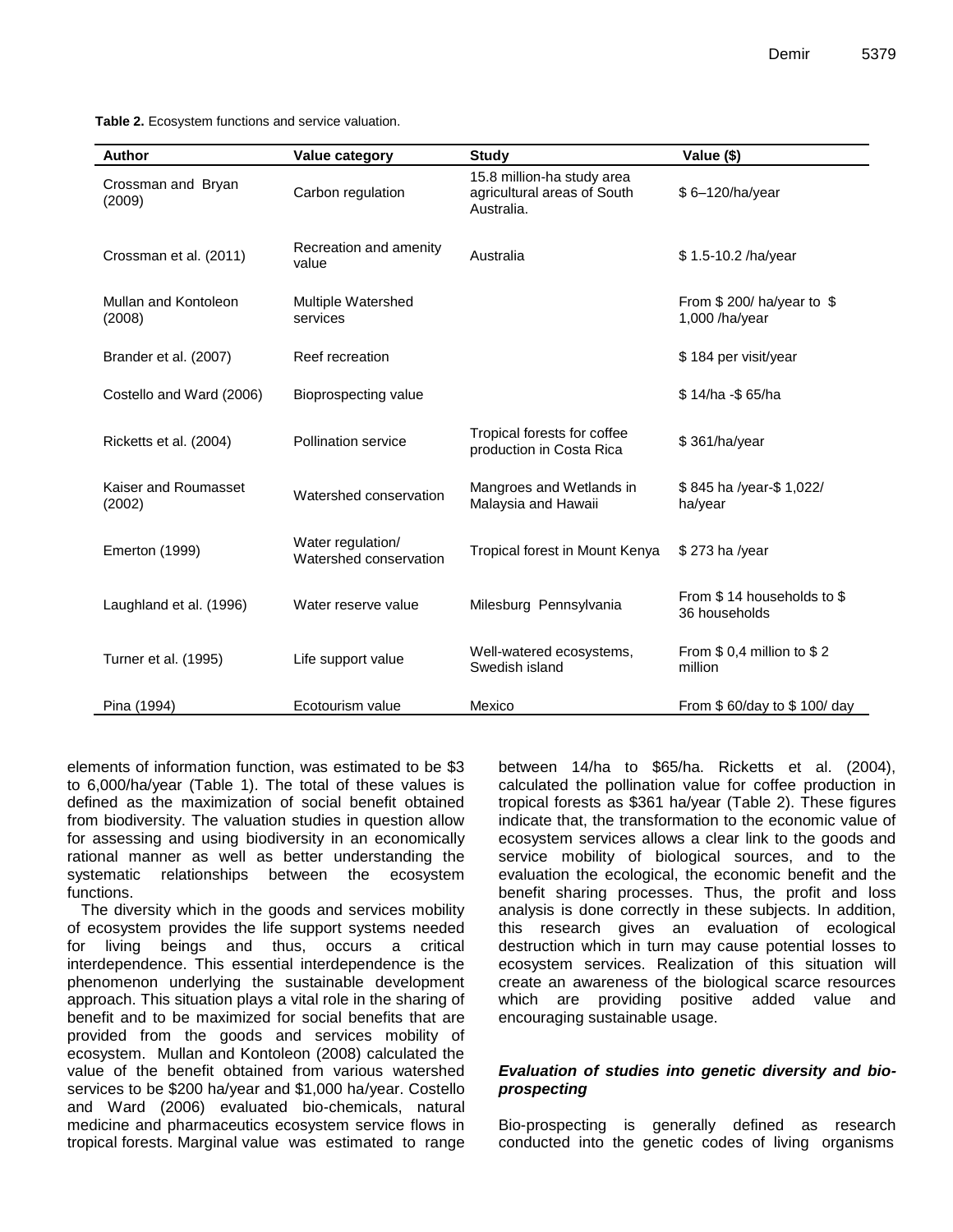| <b>Parties</b>                                  | Study                                                                    | Value         |
|-------------------------------------------------|--------------------------------------------------------------------------|---------------|
| Novartis and Bioamazonia (2007)                 | 10,000 samples of micro-organisms in Brazil                              | \$4 million   |
| Brazilian Extracta and Glaxo<br>Wellcome (1999) | 30,000 samples from special area of Brazil                               | \$3,2 million |
| Yellowstone National Park and<br>Diversa (1998) | Heat-resistant enzyme; Taq polymerase and bacteria;<br>Thermus agygticus | \$175,000     |
| Inbio and Merck (1991)                          | 2,000 samples from genetic pool of Costa Rica                            | \$1 million   |

**Table 3.** Value of bioprospecting agreements (Nunes and Schokkaert, 2003; Nunes and Nijkamp, 2011).

(Ding et al., 2007). Genetic diversity which is the input of commercial products reflects the willingness of the drug industry to finance this research. Marginal value of such an input where genetic information is transformed for medical purposes corresponds to the added value that it brings to the development of health services (Ding et al., 2007; Costello and Ward, 2006). For instance, effective anti-cancer and anti-leukaemia drugs were discovered during research conducted on plants by the U.S. National Cancer Institute (Craft and Simpson 2001; Nunes et al., 2003).

Bio-prospecting agreements concluded between governments and drug industries imply the importance of financial indicators for such biodiversity values (Artuso, 2002). The most remarkable of these agreements was the incentive launched between Merck and Co. Ltd., the biggest drug company of the world, and Instituto National de Biodiversidad (INBio) in Costa Rica. When the contract was signed in 1991, Merck paid \$1 000 000 and accepted to pay a royalty fee with the discovery of each new product. Subsequently, INBio Bristol-Myers Squibb signed contracts with other companies and nongovernmental organisations obtaining genetic resources (Ten and Laird, 1999; Nunes et al., 2003; Ding et al., 2007; Costello and Ward, 2006). A similar agreement was signed between Diversa, a biotechnology company based in San Dieago, and the U.S. based Yellowstone National Park. Diversa accepted to pay \$175,000 to Yellowstone to conduct bio-technological studies within national park spas on heat-resistant micro-organisms (Sonner, 1998; Macilwain, 1998; Nunes and Nijkamp, 2011). Likewise, Brazilian Extracta accepted to pay \$3.2 000 000 to Glaxo Wellcome Company annually for 30,000 samples consisting of bacteria, fungi, and plants (Bonalume and Dixon, 1999; Nunes and Nijkamp, 2011) (Table 3). These agreements and the related studies indicate that, the economic value of genetic diversity is positive.

In the last century, biological genetic resources have become extremely popular with research and development laboratories in biotechnology for life science and medical companies. Companies, especially big multinational corporations are forced to sign up to bio-

prospecting agreements with many obvious benefits, such as the decrease of production process cost, the easy process of genetic material, the acceleration of production process, and buying power. Particularly, modern bio-technology organisms are not evaluated as a whole, only being evaluated down to the level of gene. It is remarkable that the willingness of the individual to pay (WTP) rise of bio-technology and medical companies for each gene source and process. From this perspective, all living organisms have an economic value and will be turned into a commodity. In this respect, gene diversity has created the added value and benefit economically. However, the WTP values of these companies have ignored the potential effect of genetic diversity in the new medicine and product development, in the use of plant and animal materials. The ethical values and indirect values of genetic diversity are not included in the market value of contracts. It would therefore be more realistic to interpret as the minimum of economic value of genetic diversity changing.

#### *Case studies on biodiversity and species conservation*

This study shows that, the economic value of species can be measured with all aspects. However, it is determined that, the study of species protection is perceived as a vital part of the forest ecosystems and wildlife ecosystems conservation and it is seen that, the economic valuation studies are limited solely to biodiversity. The limitation of these studies should be perceived as a big problem for the examination of biodiversity at the species level (single/multiple). This situation is made more difficult with the addition of value and indicator information, and understanding ecosystem processes and relationships with other species, the presentation of real economic value of biodiversity. This research has repeatedly stressed that, previous studies about this subject have been largely insufficient in their scope and conclusions. As research into the economic valuation of biodiversity goes into private biodiversity areas directly and looks at all factors and components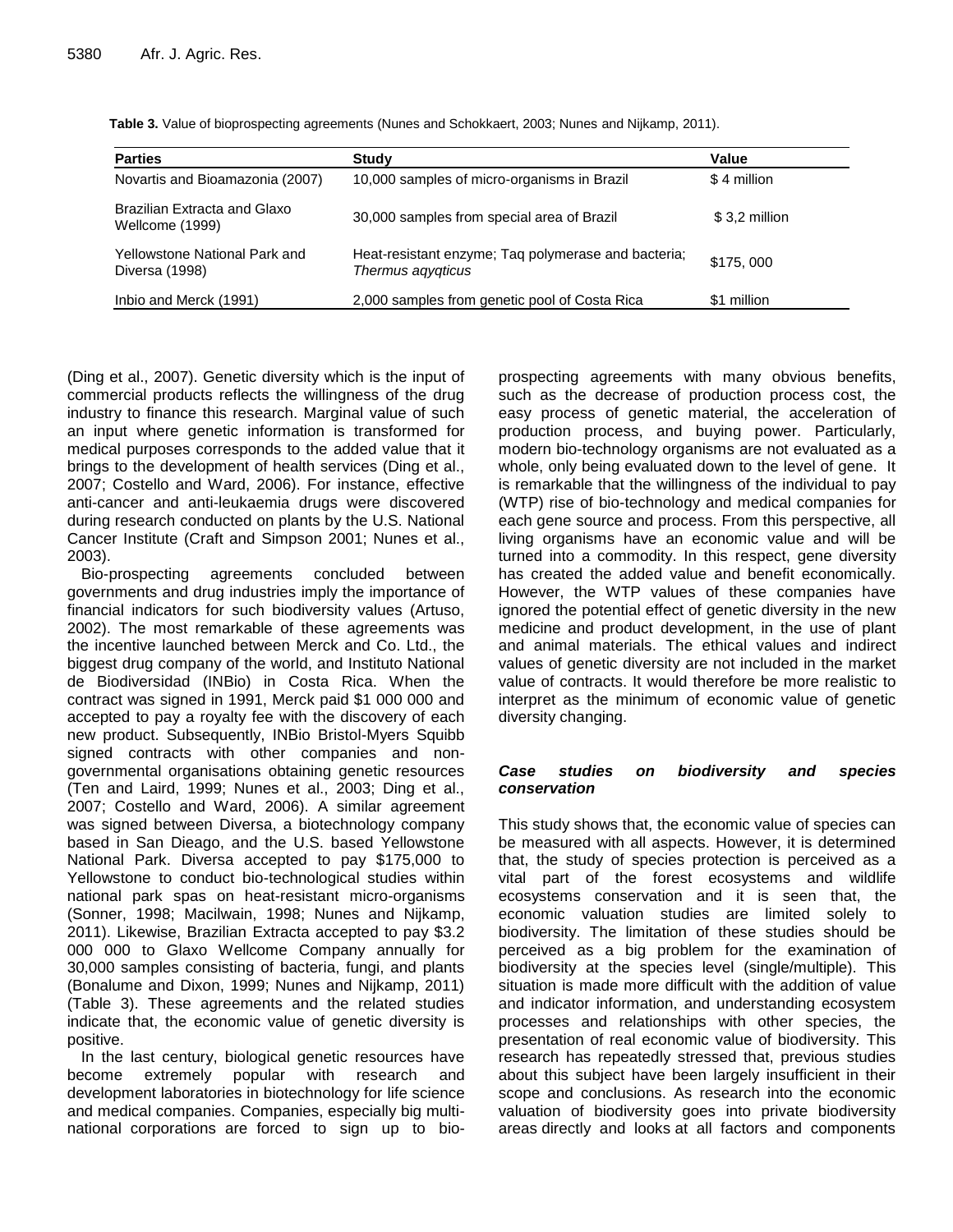**Table 4.** Single species valuation in fauna diversity**.**

| <b>Author</b>                                                  | <b>Study</b>                                               | <b>Average WTP calculations</b><br>(household/year) |
|----------------------------------------------------------------|------------------------------------------------------------|-----------------------------------------------------|
| <b>Stanley (2005)</b>                                          | Streptocephalus woottoni                                   | \$24,85                                             |
| Bandara and Tisdell (2005, 2003) and<br>Bandara (2004)         | Elephas maximus                                            | \$1,94                                              |
| Tisdell et al. (2005a, b)                                      | Petaurus gracilis                                          | \$29.88                                             |
| Tisdell and Wilson (2004)                                      | Dendrolagus bennettianus                                   | \$53.10                                             |
| Hsee and Rottenstreich (2004).<br>Kontoleon and Swanson (2003) | Ailuropoda melanoleuca                                     | \$13.81                                             |
| Horne and Pet"ajist"o (2003)                                   | Alces alces                                                | \$145,49                                            |
| Cicia et al. (2003)                                            | Equus caballus                                             | \$33,89                                             |
| Bosetti and Pearce (2003)                                      | Halichoerus grypus                                         | \$12,83                                             |
| Giraud et al. (2002)                                           | Eumetopias jubatus                                         | \$73,83                                             |
| Macmillan et al. (2002)                                        | Anser sp                                                   | \$11,91                                             |
| White et al. (2001)                                            | Sciurus vulgaris                                           | \$2,87                                              |
| Bowker and Stoll (1998)                                        | Whooping crane conservation                                | From \$21 to \$141                                  |
| Stevens et al. (1997)                                          | Atlantic salmon restoration in a river,<br>Massachusetts   | From \$14,38 to \$21,40                             |
| Jakobsson and Dragun (1996)                                    | Leadbeater's possum, Australia                             | \$29                                                |
| Bostedt and Bomen (1996)                                       | Wolf conservation in Sweden                                | From 700 SEK to 900 SEK                             |
| Loomis and Larson (1994)                                       | Gray whale conservation, US                                | From \$16 to \$18                                   |
| Loomis and Helfand (1993)                                      | Conservation of different single<br>species, US            | \$13 for sea turtles to \$25<br>for Bald eagle      |
| Van Kooten (1993)                                              | Conservation of water bird's habitat<br>in wetland, Canada | Sometimes from \$50 to \$<br>60 (per ha)            |

influencing this subject, this insufficiency problem will be overcome.

As the economic valuation studies on plant and animal species are collated, it is seen that, the economic value studies are more focused on single animal species (Table 4), whereas single plant species studies have been more limited (Table 5). The studies listed with only one animal species evaluated are seen on Table 4. The calculations were derived from the contingent valuation (CV) practices and WTP) was determined to avoid the loss of some special species (Venkatachalam, 2004; Stanley, 2005). For instance, while Van Kooten (1993) calculated the WTP of a water bird living in a wetland in Canada to range between 50 and \$60 per ha, Stevens et al. (1997) determined the restoration value of the *Atlantic salmon* living in a river in Massachusetts to range between 14.38 and \$21.40. In the same way, Stanley (2005), calculated that for *Streptocephalus woottoni* WTP value is \$24.85/year, Tisdell et al. (2005a, b), for *Petaurus gracilis* WTP value is \$29.88/year and Tisdell and Wilson (2004), for *Dendrolagus bennettianus* WTP value is \$53.10/year. It can be understood and seen from the given examples that, the protection value of single species as economical is very high in the fauna diversity.

Table 5 lists the economic valuation studies conducted on a single plant species. It is seen that, the economic valuation studies on single or multiple species of flora are limited both qualitatively and quantitatively in the flora diversity which form the first key stage of the ecological cycle. Besides, it is evaluated with goods and services as a source of timber within the forest ecosystems. This is derived from the complex structure of gene sources.

In studies where various analysis methods were employed, functional valuation of single species plant diversity was carried out. For instance, Lee (2002) analysed the value of orchid production in production farms in Taiwan through the method of production function and calculated a value of \$112,615/year for each farmer. In Turkey, Demir (2009) calculated the total value for ecosystem functions of *Galanthus elwesii* as \$68/per unit/year. The methods of market value, production function and conservation prevention cost were used in the analysis. Demir (2012) also calculated the medical resource value of summer snowflake in Turkey through the methods of production function and market analysis and estimated medical resource value as \$4.5/per unit/year for each summer snowflake. When the social benefit to gain from the end product to be obtained with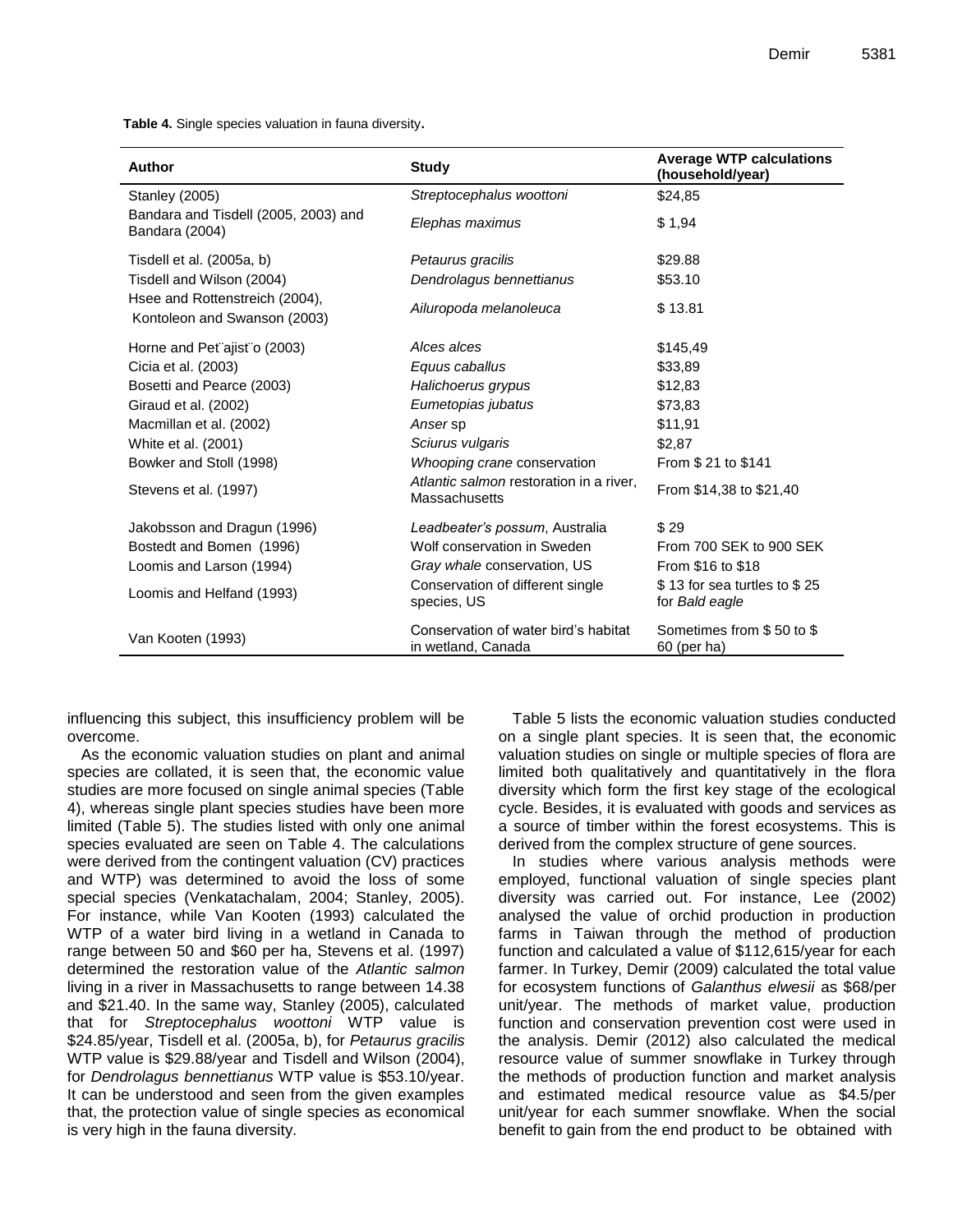| <b>Author</b> | Study                                                                              | Value                                                       |
|---------------|------------------------------------------------------------------------------------|-------------------------------------------------------------|
| Demir (2012)  | Medical value in summer snowflake, Turkey                                          | \$4,5/per unit/year                                         |
| Demir (2009)  | Total economic value of goods and services related to<br>Galanthus elwesii, Turkey | \$68/per unit/year                                          |
| Erdem (2006)  | Conservation value of orchid, Turkey                                               | \$7/household/year                                          |
| Lee (2002)    | Economic analysis of orchid production of Taiwan<br>production plants, Taiwan      | \$377,231 / per farm/year and<br>\$112,615 /per farmer/year |

**Table 5.** Valuation of single species in flora diversity**.**

**Table 6.** Studies on conservation of natural habitat and valuation of multiple species.

| <b>Author</b>                                   | <b>Study</b>                                                                                               | <b>Average WTP Calculations (per</b><br>household/year)                        |
|-------------------------------------------------|------------------------------------------------------------------------------------------------------------|--------------------------------------------------------------------------------|
| Aruoba (2007)                                   | Value of Ecological Services of Yumurtalik Wetland,<br>Turkey                                              | \$738/ha/year                                                                  |
| Başak (2003)                                    | Tuz Lake Specially Protected Area, Central Anatolia,<br>Turkey                                             | \$678,33/ha/year (Total value)                                                 |
| Turpie (2003)                                   | Conservation of South African biodiversity, fynbos<br>biome in the Western Cape, for national biodiversity | \$8,4 million /year, \$3,3<br>million/year, \$58 million/year                  |
| Nunes (2002)                                    | Conservation of natural parks and wilderness areas                                                         | From \$40 to \$51                                                              |
| Roosen et al. (2001), Région<br>Wallonne (2001) | Conservation value for Rouge de Belgique Cattle<br>breeds and 5 different sheep breeds, Belgium            | $\epsilon$ 120 /Subsidy/animal/year and<br>€ 20 /Subsidy/animal/year           |
| <b>Wiestra (1996)</b>                           | Conservation of ecological agricultural fields, the<br>Netherlands                                         | NLG 35 (single-limited)                                                        |
| Jakobsson and Dragun (1996b)                    | Conservation of all endangered species in Victoria                                                         | \$118                                                                          |
| <b>Richer (1995)</b>                            | Desert conservation in California                                                                          | \$101                                                                          |
| <b>Brouwer (1995)</b>                           | Conservation of marshy pasture areas                                                                       | From NLG 28 to NLG 72                                                          |
| Carson et al. (1994)                            | Kakadu conservation region and natural park<br>conservation, Australia                                     | \$52 (little influence scenario)<br>\$80 (big influence scenario)              |
| Hoevenagel (1994)                               | Improving wild life habitat in marshy pasture areas in<br>Germany, the Netherlands                         | From NLG 16 to NLG 46                                                          |
| Desvousges et al. (1993)                        | Conservation of immigrant water birds in Central Flyway From \$59 to \$71                                  |                                                                                |
| Whitehead (1993)                                | Nongame wild life conservation program                                                                     | \$15                                                                           |
| Duffield and Patterson (1992)                   | Fishery conservation in Montana Rivers                                                                     | From $$2$ to $$4$ (for the residents),<br>from \$12 to \$17 (for nonresidents) |
| Halstead et al. (1992)                          | Conservation of bald eagle, jackal and wild turkey in<br>England                                           | \$15                                                                           |

the processing of these plants is included in these values, the resulting added value will be even higher. The increase in the quality and quantity of studies of this area will be a guide to a more holistic understanding of the roles of plant species within an ecosystem.

#### *Case studies on conservation of natural habitat and on evaluation multiple species*

Some studies prefer associating the value of biodiversity to

the value of conservation of natural habitat. Case studies conducted in this respect are given in Table 6. For instance, Nunes (2002) conducted the first national CV application in Portugal, carried out a WTP evaluation for the conservation of natural parks and wilderness areas and obtained an average WTP ranging between 40 and \$51. Besides, a CV study was conducted by Bateman et al. (1992) to evaluate the financial value of conserving the Norfolk Broads. The results showed that, the residents of the Norfolk Broads had a WTP value of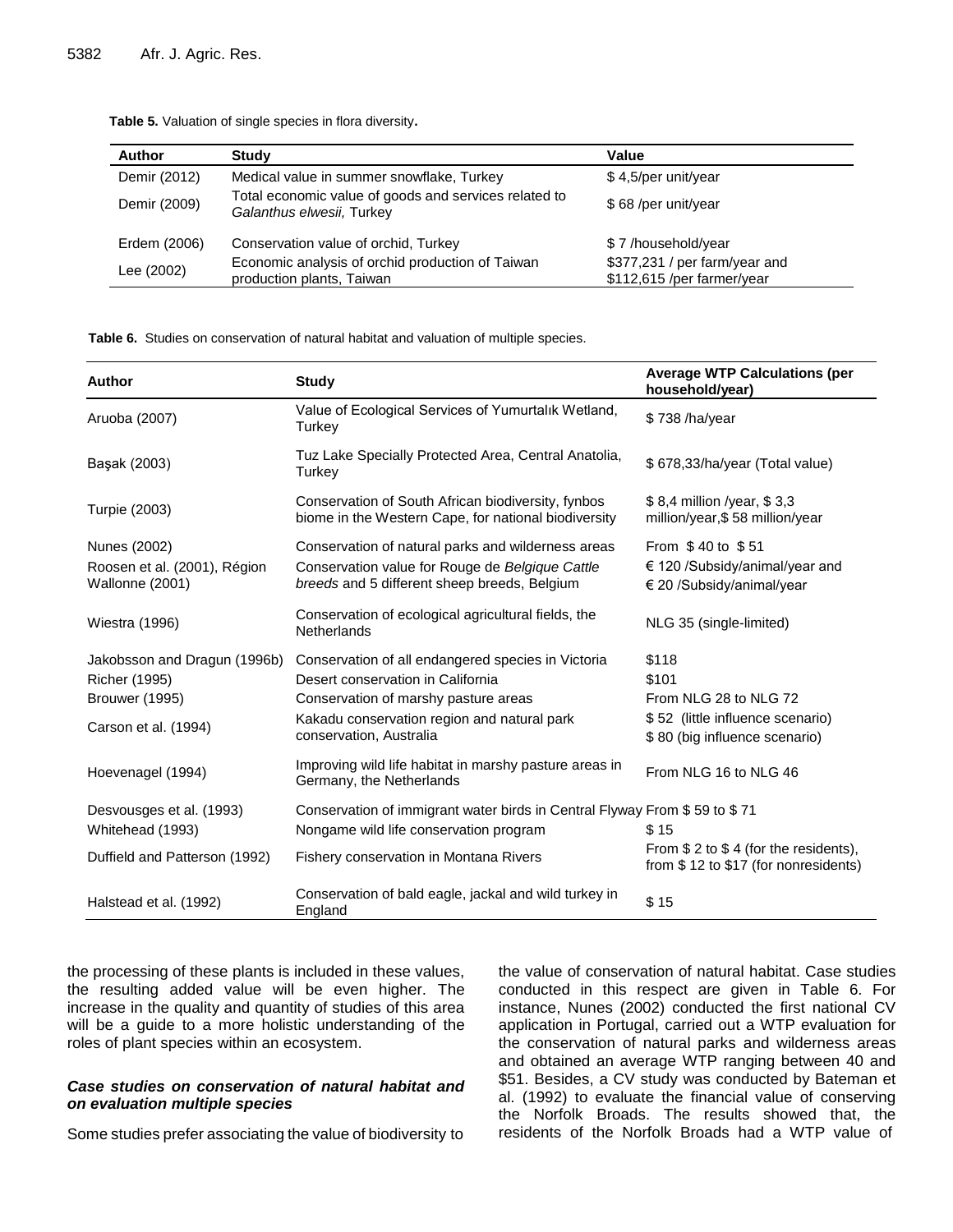£12 while those living in different regions of UK had a WTP value of £4 (Table 6). Hoevenagl (1994) carried out a WTP research by telling 127 farmers in the pasture areas in Germany that they would receive grants from the government on condition that they used their fields in a manner benefitting the habitat of wild animals. The assessment revealed an average WTP ranging between NLG 16 and NLG 45. Kealy and Turner (1993) calculated the WTP value of the benefit obtained from conserving Adirondack aquatic system to range between 12 and \$18. Siberman et al. (1992) examined the current value of coast ecosystems for users and non-users of New Jersey coasts. The average WTP was found as \$15.1 for users while it was found as \$9.26 for non-users. Lastly, Halstead et al. (1992) calculated the WTP value for conserving *Bald eagle*, jackal and wild turkey in New England as \$15.

When comparing multi-species and single species research, multi-species WTP values are significantly higher. The problem in the value account interpretation of species or habitat conservation is the missing connection between a special species or habitat and habitats in need of conservation. This is the primary difficulty in the economic value analysis of species and habitats.

#### **Conclusion**

In this study biodiversity was analyzed at different levels: the ecosystem and its functions, genetic diversity and bio-prospecting, species and habitats showing that, biodiversity should be evaluated using an interdisciplinary approach. In this way, biodiversity has been formulated with the other different components and has been transformed to an economic value using the various valuation methodologies.

In addition, the economic value of biodiversity is Affected and changed according to the level of diversity in habitat, the type of value, the applied valuation method, the geographic location and socio-economic structure.

The main question which needed answering through this research was 'how can we use the present research to formulate an integrated and effective framework to determinate the value of biodiversity?' The answer to this question requires that, a clear life diversity level be chosen, a concrete biodiversity changing scenario to be formulated, the biodiversity within certain boundaries, and at last, having a particular perspective on the value of biodiversity. It was shown that, most economical studies, using the monetary valuation have actually confused biodiversity with biological resources. This situation has lead to a dearth of studies focused principally on biodiversity. Additionally, it seems clear that in our assessment of economic valuation studies, the evaluation of biodiversity values does not give a stable or clear monetary value for biodiversity. Therefore, it should be accepted that, the economic valuation studies have an inadequate perspective for the unknown value of biodiversity changes and obtained economic values and indicators are considered as a lower limit.

To reiterate, the economic valuation estimates should be regarded as providing a very incomplete perspective on, and at the best lower bounds to the unknown value of biodiversity changes. However, it should be given a place to "the integrated ecological and economic models". The integrated models can bring out several biological and economic (possibly monetary) indicators which are collected via the multi-criteria analysis techniques. It is possible to provide for a closer, innovative connection between modelling and valuation, among other methods, by generating conditional values for specific environmental-economic scenarios; using scenariomodelling outcomes such as tables and graphs in valuation experiments (e.g., contingent valuation) and using spatial models to aggregate monetary values related to specific areas.

To date, most studies lack a uniform and clear perspective on biodiversity as a distinct, univocal concept. This situation is explained by many reasons. First reason is that, insufficient information exists on the quantity of species and the genetic variations within species. Secondly, it is not known exactly the population analysis and the genetic variation value of species in a population. Thirdly, the numerous functions among ecosystems and the value of interrelation diversity that occurs in the different ecosystems have not been fully taken into account. Finally, the significant differing degree in the similar assets on the global level, the biodiversity values because of the unequal international income distribution. In order to determine unequivocally the total economic value of biodiversity, we should remove these obstacles.

In conclusion, the available economic valuation estimates should be considered, at best, as a lower bound to an unknown value of biodiversity, and are always contingent upon the available scientific information as well as their global socio-economic context. As we have seen, biodiversity can be dealt with at different levels: genetic, species, ecosystem, and functional diversity. For the analysis and valuation of biodiversity at the ecosystem and functional levels, which may be regarded as the cornerstone of the analysis and valuation of biodiversity, an active interdisciplinary dialogue is necessary, with emphasis on the complex interface between natural science and social science disciplines.

A comprehensive assessment of ecosystem biodiversity characteristics, structure, and functioning requires the analyst to take various important steps. Firstly, the socio-economic causes and consequences of biodiversity degradation or loss should be determined. Secondly, the negative impacts on biodiversity caused by human activities should be assessed. The range and degree of biodiversity functioning should be estimated,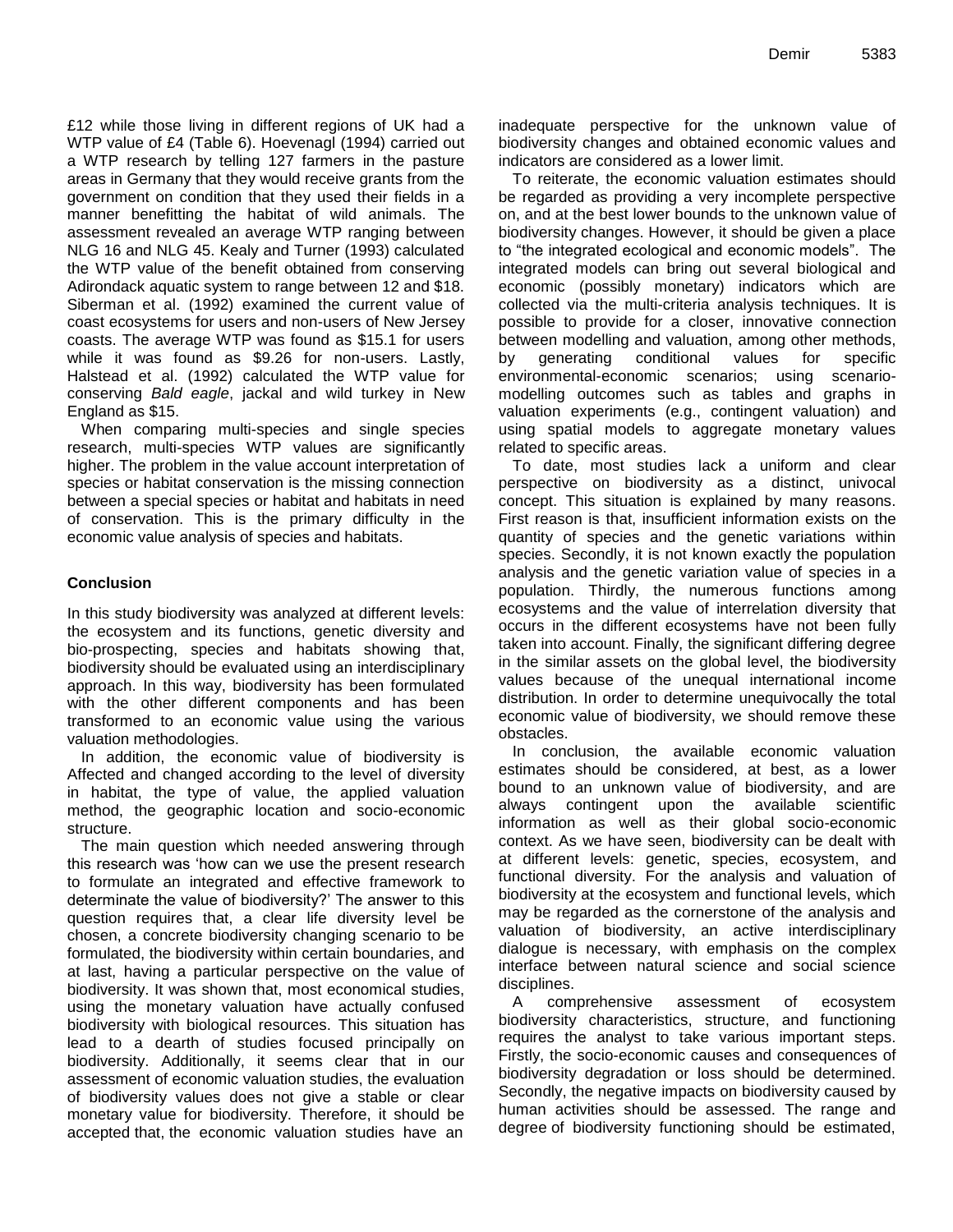especially in terms of ecosystem-functional relationships.

Finally, alternative biodiversity management strategies should be ranked and a joint spatial and temporal systems analysis of each policy scenario should be undertaken. However, the physical assessment of the functions performed by biodiversity is an essential prerequisite to any ecological evaluation. Thus, simply identifying functions will be insufficient if we want to present resource managers and policymakers with relevant policy response options. Valuation criteria for the function evaluations of species such as computer modelling, geographical information systems (GIS), Red Data Species Lists and the biological value indexes must be further developed. This in turn will lead to evaluations in terms of the value of biodiversity, providing input to the production process, the effects on the regulation of human welfare and ecological functions. This approach to ecological evaluation allows for a direct comparison of management or conservation strategies.

Economists, the ecologists, and other vested interests must work together using integrated approaches for a clearer understanding of the importance of these studies. Only in this way can we expect full social benefit-sharing, together with effective and useful policy implementation. The significance of these studies is far greater for those responsible countries that strive to protect the rich biological diversity that remains.

#### **REFERENCES**

- Artuso A (2002). Bioprospecting, Benefit Sharing, and Biotechnological Capacity Building. World Develp. 30(8):1355–1368.
- Aruoba Ç (2007). Economic Value of ecological services of Yumurtalık Wetland, Report prepared for KAD and BTC Co. Ankara.
- Bandara R (2004). Economic value of conservation: the case of the Asian elephant. South Asia Econ. J. 5:283–300.
- Bandara R, Tisdell C (2003). Comparison of rural and urban attitudes to the conservation of Asian elephants in Sri Lanka: empirical evidence. Biological Conserv. 110:327–342.
- Bandara R, Tisdell C (2005). Changing abundance of elephants and willingness to pay for their conservation. J. Environ. Manage. 76:47– 59.
- Başak E (2003). Economic and socio-economic valuation of Tuz Gölü specially protected area, Central Anatolia, Turkey, MSc. Thesis, Wageningen University.
- Bonalume N, Dickson D (1999). \$ 3m Deal launches major hunt for drug leads in Brazil". Nature, pp. 302-400.
- Bosetti V, Pearce D (2003). A study of environmental conflict: the economic value of grey seals in Southwest England. Biodiver. Conserv. 12:2361–2392.
- Bostedt G, Boman M (1996). Nonresponse in Contingent Valuation Reducing Uncertainty in Value Inference. Environ. Resour. Econ. 8:119-124.
- Bowker JM, Stoll JR (1998). Use of dichotomous choice nonmarket methods to value the whooping crane resource. J. Agric. Econ. 70:327–381.
- Brander LM, Van Beukering PJH, Cesar HSJ (2007). The recreational value of coral reefs: a meta-analysis. Ecol. Econ. 63:209–218.
- Brouwer R (1995). The measurement of the non-marketable benefits of agricultural wildlife management: the case of dutch peat meadow land. wageningen economic paper, 1995-1,Wageningen Agricultural University.
- Carson RT, Wilks L, Imber D1 (994). Valuing the preservation of Australia's Kakadu conservation zone. Economic 46:727–749.

Cicia G, D'Ercole E, Marino D (2003). Cost and benefits of preserving farm animal genetic resources from extinction: CVM and bioeconomic model for valuing a conservation program for the ItalianPentro horse. Ecol. Econ. 45:445–459.

- Costanza R, d'Arge R, De Groot RS, Farber S, Grasso M, Hannon B, Limburg K, Naeem S, O'Neill R V, Paruel J, Raskin RG, Sutton P, Van den Belt M (1997). The value of the world's ecosystem service and natural capital. Nature 387:253–260.
- Costello C, Ward M (2006). Search, bio-prospecting and biodiversity conservation, J. Environ. Econ. Manage. 52:615–626.
- Craft AB, Simpson DR (2001). The value of biodiversity in pharmaceutical research with differentiated products, Environ. Resour. Econ. 18(1):1-17.
- Crossman ND, Bryan BA (2009). Identifying cost-effective hotspots for restoring natural capital and enhancing landscape multi-functionality. Ecol. Econ. 68:654–668.
- Crossman ND, Bryan BA, Summers DM (2011). Carbon payments and low-cost conservation. Conserv. Biol. 25:835–845.
- De Groot RS, Wilson MA, Boumans RMJ (2002). A typology for the classification, description and valuation of ecosystem function, goods and services. Ecol. Econ. 41:393–408.
- De Groot RS, Kumar P, van der Ploeg S, Sukhdev P (2010a). Estimates of monetary values of ecosystem services. In: Kumar, P. (Ed.), TEEB Foundations, The economics of ecosystems and biodiversity: ecological and economic foundations, Eds. Earthscan, London.
- De Groot RS, Alkemade R, Braat L, Hein L, Willemen L (2010b). Challenges in integrating the concept of ecosystem services and values in landscape planning, management and decision making.
- Ecological Complexity 7:260-272.<br>De Groot RS, Brander L, Ploe Brander L, Ploeg S, Costanza R, Bernard F, MikeChristie BL, Crossman N, Ghermandi A, Hein L, Hussain S, Kumar P, McVittie A, Portela R, Rodriguez LC, Brinkm P, van Beukering P (2012). Global estimates of the value of ecosystems and their services in monetary units. Ecosystem Services 1:50–61.
- Demir A (2009). Economic value analysis in snowdrop, Ankara University Biotechnology Institute doctoral thesis on socio-economic development and biotechnology.
- Demir A (2012). Medical resource value appraisal for Leucojum aestivum In Turkey.
- Desvousges WH, Alicia RG, Richard WD, Hudson PS (1993). Contingent valuation: The wrong tool for damage assessment. Choices 2:9-11.
- Ding H, Nunes DLAP, Onofri L (2007). An economic model for biyoprospecting contracts, Date of access, 17.01.2013, http://www.feem-web.it/ess/ess07/files/ding\_fp.pdf.
- Duffield JW, Patterson DA (1992). Field testing existence values: comparison of hypothetical and cash transaction values. In: Rettig, R. Bruce, ed. Benefits and costs in natural resource planning. Oregon State University. pp. 133–169.
- Emerton L (1999). Economic tools for valuing wetlands in Eastern Africa, IUCN-The World Conservation Union, Eastern Africa Regional Office, Nairobi.
- Erdem HE (2006). Determination of economic value of biodiversity: case of wild orchid, Ege University Institute of Science, Postgraduate thesis
- Freeman AMIII (2003). The Measurement of Environmental and Resource Values; Theroy and Methods. Resources for the Future, Washington D.C.
- Giraud K, Turcin B, Loomis J, Cooper J (2002). Economic benefit of the protection program for the Steller sea lion. Marine Policy 26:451–458.
- Halstead SL, Walker RD, Baker JC, Holland RE, Stein, GE, Hauptman JG (1992). Pharmacokinetic evaluation of celftiofur in serum, tissue chamber fluid and bronchial secretions from healthy beef-bred calves. Canadian J. Veter. Res. 56:269-274.
- Hoffmann I (2011). Livestock biodiversity and sustainability. Livestock Sci. 139:69–797.
- Horne P, Petïajistïo L (2003). Preferences for alternative moose management regimes among finish landowners: a choice experiment approach. Land Econ. 79:472–482.

Hoevenagel R (1994). The contingent valuation method: scope and validity, Vrije Universiteit, Amsterdam.

Hsee CK, Rottenstreich Y (2004). Music, pandas, and muggers: On the